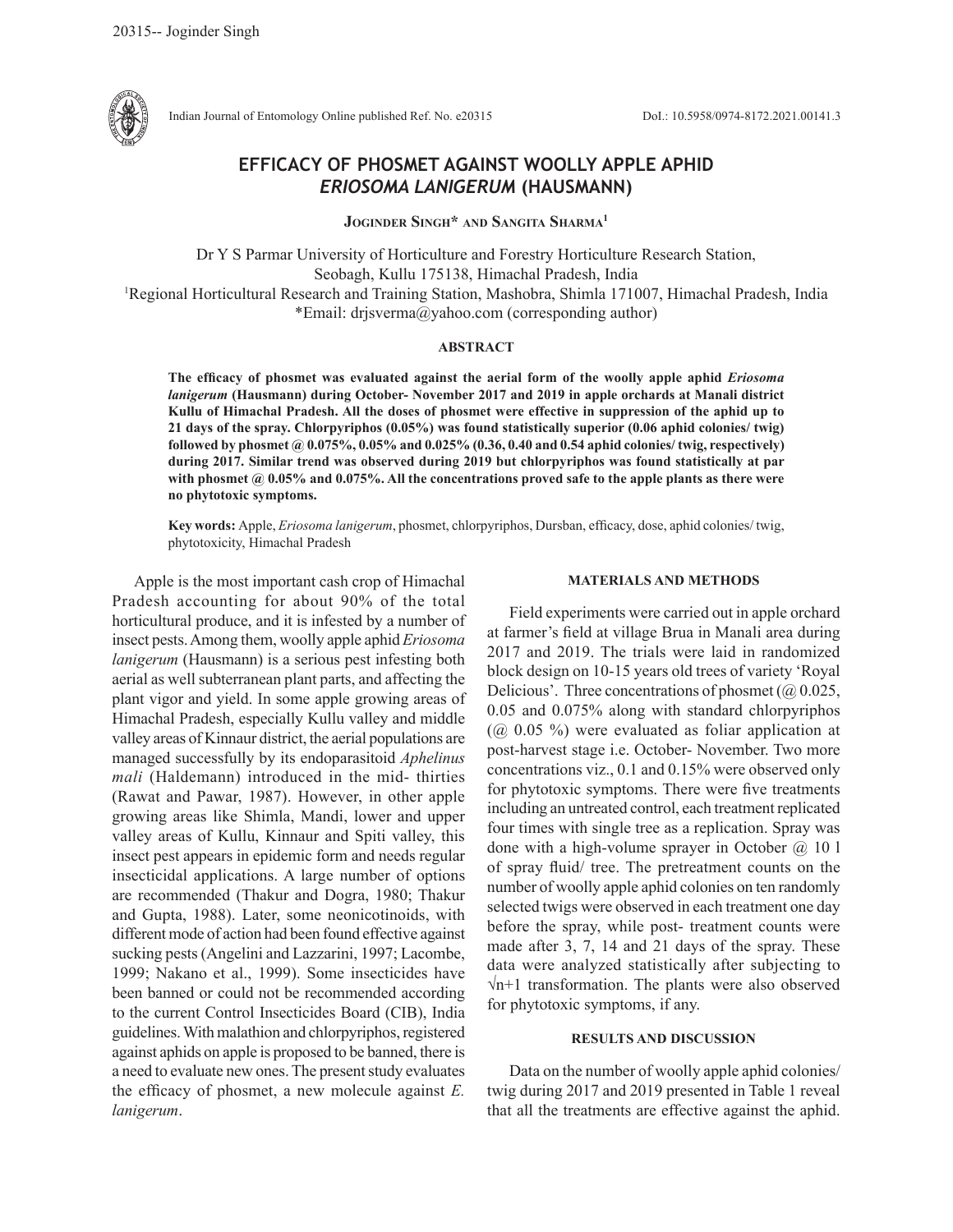| Treatments              |                                          |                        | 2017                  |                       |                       |        |                       | 2019                  |                        |                        |
|-------------------------|------------------------------------------|------------------------|-----------------------|-----------------------|-----------------------|--------|-----------------------|-----------------------|------------------------|------------------------|
|                         | No. of woolly apple aphid colonies/ twig |                        |                       |                       |                       |        |                       |                       |                        |                        |
|                         | Pre                                      | 3 DAT                  | 7 DAT                 | 14 DAT                | 21 DAT                | Pre    | 3 DAT                 | 7 DAT                 | 14 DAT                 | 21 DAT                 |
|                         | count                                    |                        |                       |                       |                       | count  |                       |                       |                        |                        |
| Phosmet $\omega$ 0.025% | 12.06                                    | 3.10                   | 2.74                  | 2.10                  | 0.54                  | 6.32   | 3.22                  | 1.58                  | 1.54                   | 1.18                   |
|                         | (3.61)                                   | $(2.01)^{b}$           | $(1.93)$ <sup>c</sup> | $(1.76)$ <sup>c</sup> | $(1.24)$ <sup>b</sup> | (2.70) | $(2.05)^{b}$          | $(1.59)^{b}$          | $(1.59)^{b}$           | $(1.46)^{b}$           |
| Phosmet $(a)$ 0.05%     | 10.42                                    | 1.96                   | 1.32                  | 1.04                  | 0.40                  | 7.06   | 2.88                  | 0.98                  | 1.10                   | 0.42                   |
|                         | (3.37)                                   | $(1.72)^{a}$           | $(1.52)^{b}$          | $(1.43)^{b}$          | $(1.18)^{b}$          | (2.83) | $(1.96)^{b}$          | $(1.40)$ <sup>b</sup> | $(1.43)$ <sup>ab</sup> | $(1.19)$ <sup>ab</sup> |
| Phosmet $\omega$ 0.075% | 11.02                                    | 2.36                   | 1.22                  | 1.14                  | 0.36                  | 7.38   | 2.74                  | 1.20                  | 1.18                   | 0.82                   |
|                         | (3.46)                                   | $(1.82)$ <sup>ab</sup> | $(1.49)^{b}$          | $(1.46)$ <sup>b</sup> | $(1.17)^{b}$          | (2.88) | $(1.93)^{b}$          | $(1.48)^{b}$          | $(1.47)$ <sup>ab</sup> | $(1.34)$ <sup>ab</sup> |
| Dursban $(a)$ 0.05%     | 10.68                                    | 2.22                   | 0.30                  | 0.08                  | 0.06                  | 7.28   | 1.10                  | 0.10                  | 0.30                   | 0.10                   |
|                         | (3.41)                                   | $(1.78)$ <sup>ab</sup> | $(1.14)$ <sup>a</sup> | $(1.04)^{a}$          | $(1.03)^{a}$          | (2.87) | $(1.45)^{a}$          | $(1.05)^{a}$          | $(1.14)$ <sup>a</sup>  | $(1.05)^{a}$           |
| Control                 | 10.56                                    | 10.74                  | 12.04                 | 12.82                 | 11.04                 | 5.40   | 5.70                  | 6.28                  | 6.72                   | 7.20                   |
| (water spray only)      | (3.40)                                   | $(3.43)$ <sup>c</sup>  | $(3.61)^d$            | $(3.71)^d$            | $(3.47)$ <sup>c</sup> | (2.52) | $(2.57)$ <sup>c</sup> | $(2.68)^c$            | $(2.73)$ <sup>c</sup>  | $(2.82)$ <sup>c</sup>  |
| $CD (p = 0.05)$         | NS                                       | 0.27                   | 0.20                  | 0.16                  | 0.06                  | NS     | 0.25                  | 0.30                  | 0.40                   | 0.37                   |

Table 1. Efficacy of phosmet 50WP against woolly apple aphid (2017, 2019)

Figures in parentheses  $\sqrt{(n+1)}$  transformed values; Each replication consisted of 10 twigs; Means followed by common letters do not differ significantly; DAT = Days after treatment

During 2017, after three days after spray (DAS) aphid colonies/ twig ranged from 1.96 to 3.10 in the treated plants compared to 10.74 in the untreated control. Phosmet @ 0.05% recorded significantly less aphid colonies/ twig  $(1.96)$  followed by chlorpyriphos  $\omega$ 0.05 % (2.22), phosmet @ 0.075 % (2.36) which were at par with each other. Similarly, during 2019, aphid colonies/ twig ranged from 1.10 to 3.22 in treated plants. Chlorpyriphos showed significantly less aphid colonies  $(1.10)$  as compared to phosmet  $\omega$  0.075, 0.05 and 0.025%. Similar trends were observed after 7 DAS, during 2017 and 2019, with chlorpyriphos (0.05%) exhibiting significantly higher toxicity to aphid as compared to phosmet; however, phosmet (0.05 and 0.075%) was statistically at par. During 2017, aphid colonies/ twig in chlorpyriphos treated plant was 0.30 whereas it was 1.22 and 1.32 in phosmet (0.075 and 0.05%) treated plants, respectively. In 2019, chlorpyriphos resulted in 0.10 aphid colonies while it was 1.20 and 0.98 in phosmet  $\omega$  0.075 and 0.05%, respectively; only least control was obtained with phosmet  $\omega$  0.025% (1.46 aphid colonies/twig). On 14 DAS, all treatments continued their efficacy, and chlorpyriphos proved highly effective followed by phosmet @ 0.05%. During 2017, similar trends were observed even after 21 DAS; however, chlorpyriphos was found to be statistically at par with phosmet  $\omega$  0.05 and 0.075% after 14 and 21 DAS during 2019.

Chlorpyriphos 0.05 % was found to be the most effective insecticide (0.06 average number of colonies/ twig during 2017) and it was followed by phosmet @ 0.075% and 0.05%. All the treatments were found safe with no phytotoxic symptoms. Pree (1979) found

that phosmet provided good control of Oriental fruit moth and was least toxic to the parasite, *Macrocentrus ancylivorus* (Rohwer) amongst azinophosmethyl and permethrin. Bradley et al*.* (1997) placed phosmet in 'no or little toxicity' (<10 %) category while evaluating effect 31 pesticides on *Aphelinus mali*, a parasitoid of woolly apple aphid. The results of the present study corroborate earlier results on chlorpyriphos as highly effective (Thakur and Gupta, 1998; Khajuria et al., 2010). Singh and Bhardwaj (2018) reported higher toxicity of chlorpyriphos and thiamethoxam against aerial form of woolly apple aphid. Keeping in view the over /and longtime use of chlorpyriphos, its toxicity to the parasitoids/ predators and in case of restrictions on its further use in agriculture in the coming time, phosmet @ 0.05% may provide an alternate and comparatively safer molecule for the suppression of woolly apple aphid.

#### **REFERENCES**

- Angilini R, Lazzarini L. 1997. Confidore 200SL: a new systemic insecticide with a wide spectrum of activity. Informatore Agrario Suoplemento 53(11): 30-31.
- Bradley S J, Murrell V C, Shaw P W, Walker J T S. 1997. Effect of orchard pesticides on *Aphelinus mali*, the woolly apple aphid parasitoid. Proceedings. Fiftieth N Z plant protection conference, 1997. pp. 218-222.
- Khajuria D R, Gupta D, Sharma J P. 2010. Bio- efficacy of insecticides against aerial form of the woolly apple aphid, *Eriosoma lanigerum* (Hausmann) and their safety to the parasitoid, *Aphelinus mali* (Haldemann). Pest Management and Economic Zoology 18(1/2): 225-228.
- Lacombe J P. 1999. Efficacy of acetamiprid on aphids in fruit trees. Proceedings. Fifth international conference on pests in agriculture, part 2, Mantpellier, 1999. pp. 295-302.
- Nakano O, Leite C A, Florim A C P.1999. Chemical control of citrus